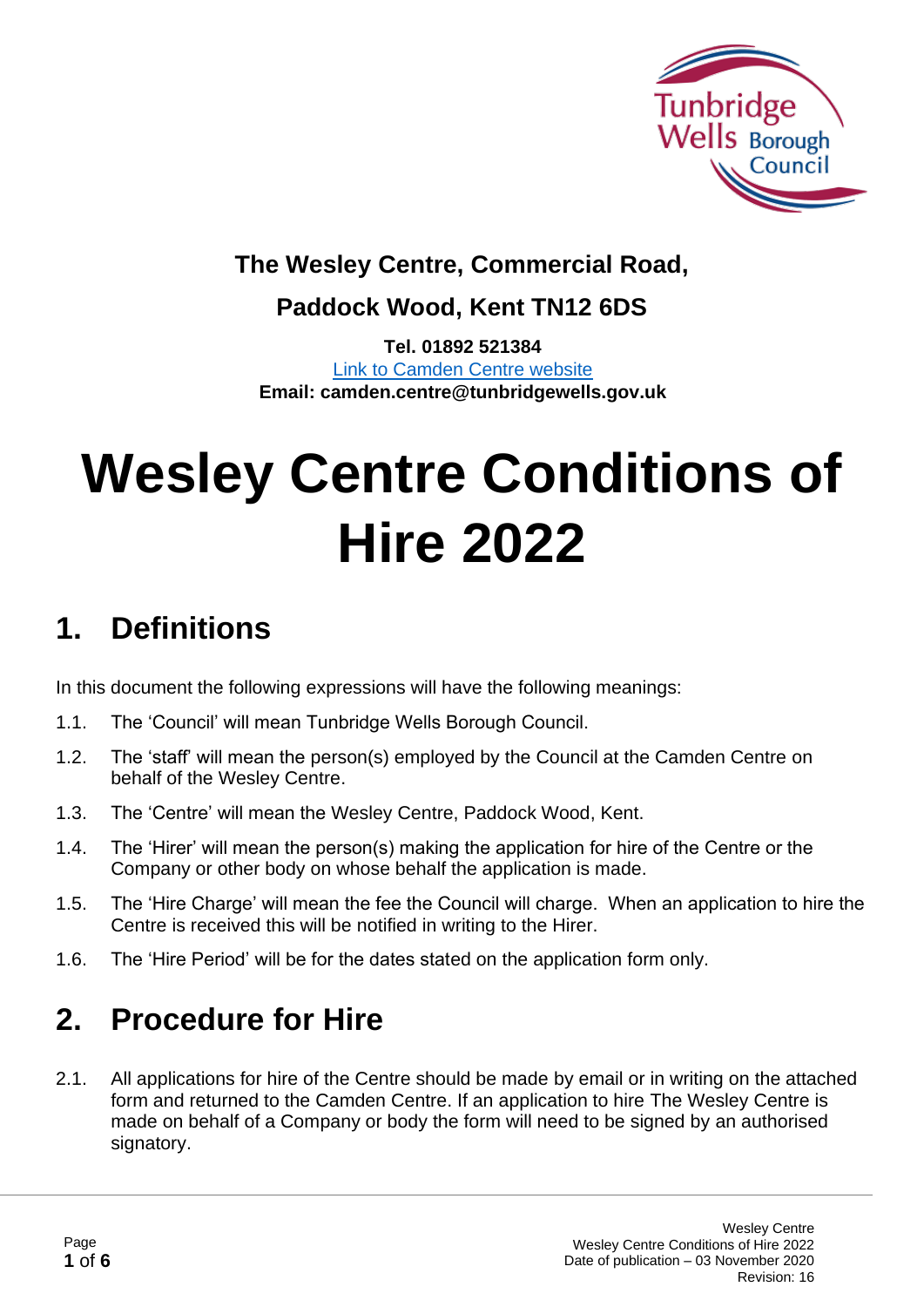- 2.2. The Hire Charge should be paid at least ten days before the Hire period; otherwise the Council has the right to cancel the hire of the Centre.
- 2.3. If, for any reason, the Hirer cancels the hire of the Centre more than four weeks before the Hire period he/she will not be liable to pay the Council any Hire Charge. If the Hirer cancels the hire of the Centre between one and four weeks of the Hire Period, the Hirer will be liable to pay the Council half of the Hire Charge. If the Hirer cancels hire of the centre within seven days of the hire period, the Hirer will be liable to pay the Council the full Hire charge.
- 2.4. The Hire is subject to a satisfactory Covid Secure risk assessment of the proposed activity to take place in the Wesley Centre building and is to be signed off by the Council.
- 2.5. If the Hirer wishes to cancel or alter any booking this will need to be made in writing to the staff. Any change or cancellation will only be effective from the date that this notification is received by the staff.
- 2.6. If the Hirer fails to comply with any of the conditions set out in these Conditions of Hire, then the Council has the right to cancel the hire of the Centre. The Hirer will be liable to pay the full Hire Charge to the Council.
- 2.7. The Council has the right to cancel the hire of the Centre by any Hirer, at any time, for any reason, by giving written notice to the Hirer. In this instance, the Council will repay to the Hirer the Hire Charge but will not be liable for any other losses suffered by the Hirer because of the cancellation.
- 2.8. The Centre will always endeavour to provide the hall as requested, but on occasions due to operational reasons this may not be possible. In this situation the hirer will be informed with as much notice as possible.
- 2.9. The hirer will have contact details for all participants in the activity to take place in the hall they have booked and will be prepared to share this information when required to do so to comply with NHS Track and Trace Systems. Similarly, the hirer must notify the Camden Centre staff if Track and Trace is initiated.

### **3. Use of the Centre**

- 3.1. The Centre will not be used during the Hire Period for any purpose other than that specified in the application for hire.
- 3.2. The Centre will not be used by any other person(s) or Company or body other than the Hirer, without the prior written consent of the Council.
- 3.3. The Hirer will be liable for any expenses incurred by the Council during the Hire Period either on behalf of, or at the request of, the Hirer, and should allow adequate time in the booking to leave the room in a clean and tidy state. Any additional cleaning costs incurred by the centre will be payable by the hirer.
- 3.4. No posters or notices will be displayed inside or outside the Centre except on the notice board and only with the prior permission of the staff. Any posters displayed at the Centre without permission may be removed by the Centre and any costs incurred in doing so will be payable by the Hirer.
- 3.5. The Hirer will, as far as possible, not permit any disorderly, abusive, or threatening behaviour to take place in the Centre. Hirers should ensure that they and participants in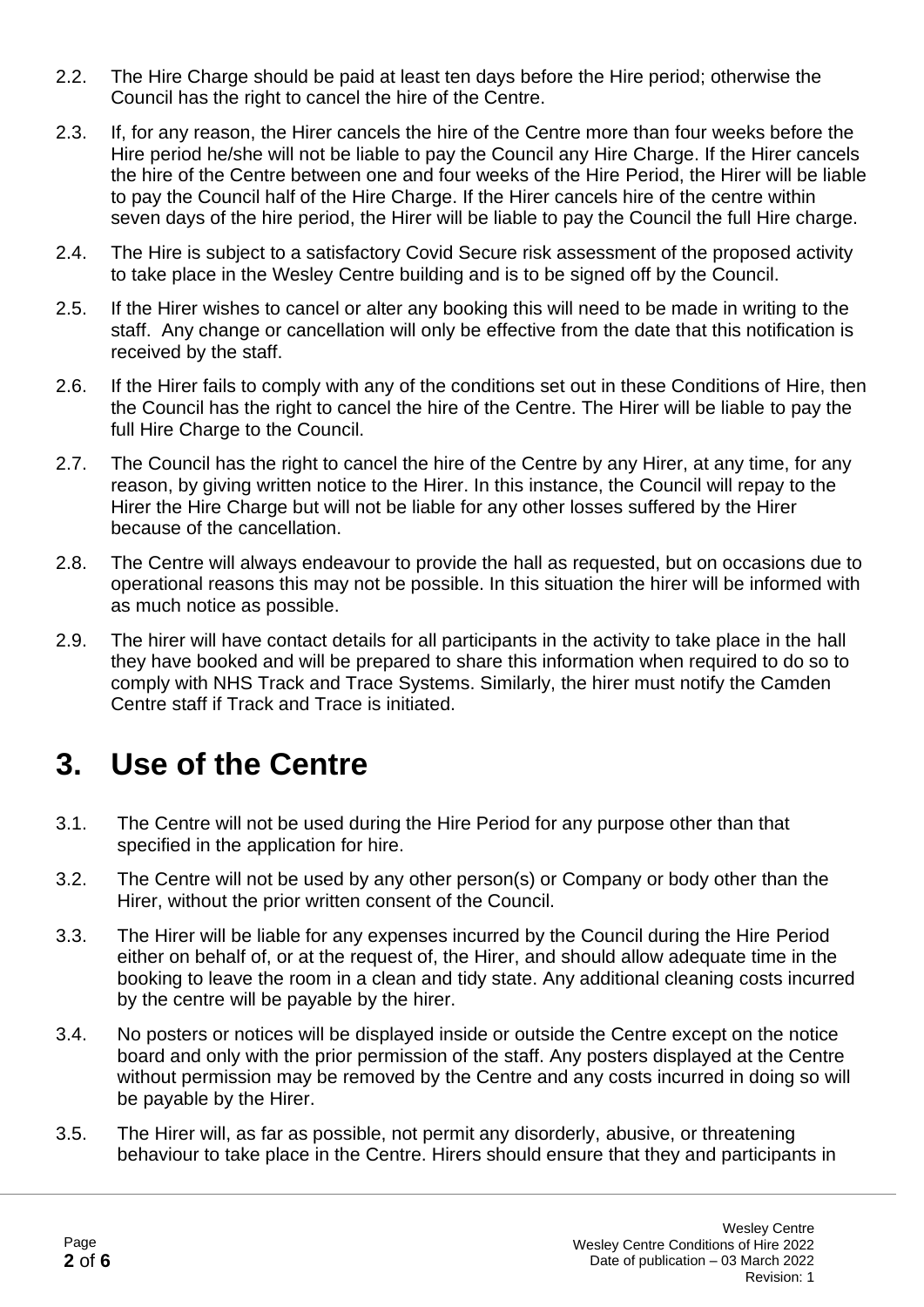their activities are polite to all staff, and fellow centre users always. Hirers should ensure that they leave promptly at the end of their hire period. The Centre reserves the right to cancel the bookings of any group or Hirer who fails to comply.

- 3.6. The hirer will be responsible for ensuring all electrical equipment used at The Wesley Centre has had a PAT (Portable Appliance Test) in the last 12 months the cost of which will be borne by the hirer. This includes, but not exclusively: coffee machines, kettles, sound equipment, PA systems, lighting and extension leads.
- 3.7. The Hirer will, during the Hire Period, comply or secure compliance with the following:
	- Copyright, Designs and Patents Act 1988
	- Local Government (Miscellaneous Provisions) Act 1982 Public Entertainment Licences
	- Electricity at Work Regulations 1989
	- Lotteries and Amusements Act 1976
	- Health and Safety at Work Act 1974
- 3.8. The hirer will comply with the room capacity numbers provided by the council
- 3.9. The hirer will be responsible for ensuring spaces are thoroughly ventilated and cleaned, including the use of their own equipment and any centre equipment, in respect of Covid19.
- 3.10. Hirers are not to use shared equipment with their participants
- 3.11. Hirers are responsible for ensuring any social distancing guidelines are adhered to by their customers
- 3.12. The hirer is to notify the Camden Centre immediately if they or any of their customers display symptoms of coronavirus.
- 3.13. The Council is not liable for any loss of income occurred to cancellations due to coronavirus.

### **4. Health and Safety legislation**

4.1. The Hirer will ensure that all persons are aware of the emergency evacuation routes and assembly points.

The Hirer will have a personal evacuation plan for all users who may require assistance with any aspect of their evacuation.

A valid certificate of Employers Liability Insurance to cover the employees of the Hirer, must be held by the Hirer. Insurance must cover activity and risk relating to Corona Virus

The Hirer is required to complete their own risk assessment of the hall they hire and its suitability for the activity to be carried out, including any equipment. It is the responsibility of the Hirer to ensure that the room hired is suitable for the activity taking place. The risk assessment must be Covid Secure and comply with the Wesley Centre's operational procedures

#### **4.2. The Hirer will not allow or permit any person to carry out any of the following:**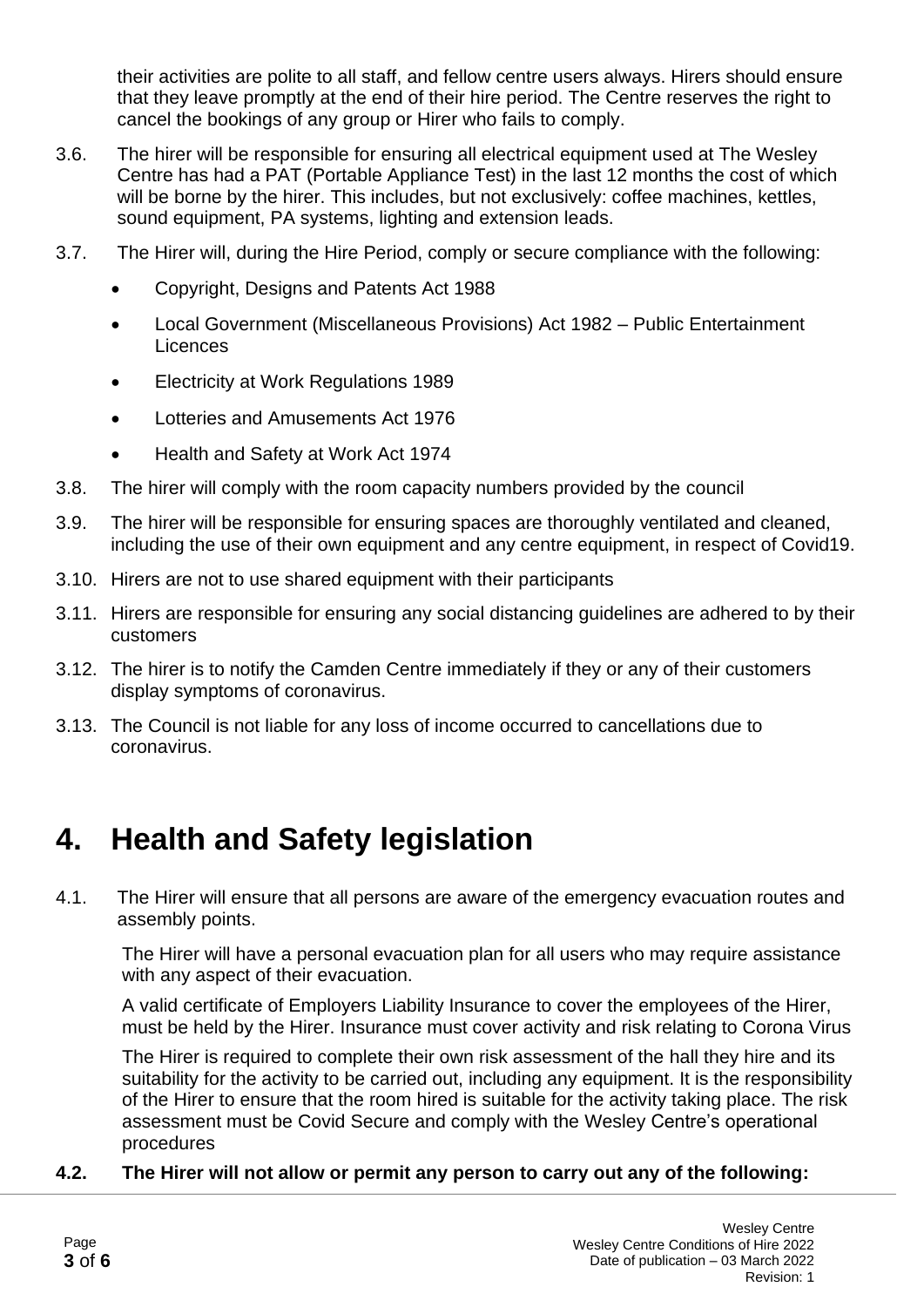- To drive a nail, screw, hook or fastening of any kind into any wall, platform, floor, or furniture of the Centre
- To, in any way, cause damage or destruction to the Centre
- To obstruct the fire exits
- To move or tamper with any fire appliances in the Centre
- To park in such a manner as to obstruct the entrance or exits to and from the Centre

### **5. Liability for loss or injury**

- 5.1. The Council will not be liable for any loss, damage or personal injury caused to any persons or property belonging to any persons using the Centre during the Hire Period except where such loss or damage or personal injury arises out of the negligence of the Council, its servants, agents or employees.
- 5.2. The Hirer will be liable for and will ensure that they are adequately insured against any liability, loss, claim or proceedings in respect of any injury or damage whatsoever to any property.
- 5.3. Any equipment stored at the Centre is done so at the Hirers own risk and storage space cannot be guaranteed.

### **6. First Aid**

6.1. The Hirer shall be responsible for the provision of first aid facilities during the Period of Hire for all its employees, agents and those employed by its agents, subcontractors, sublicensees and for visitors to the Event.

Tunbridge Wells Borough Council will only be liable for the provision of First Aid to its own employees.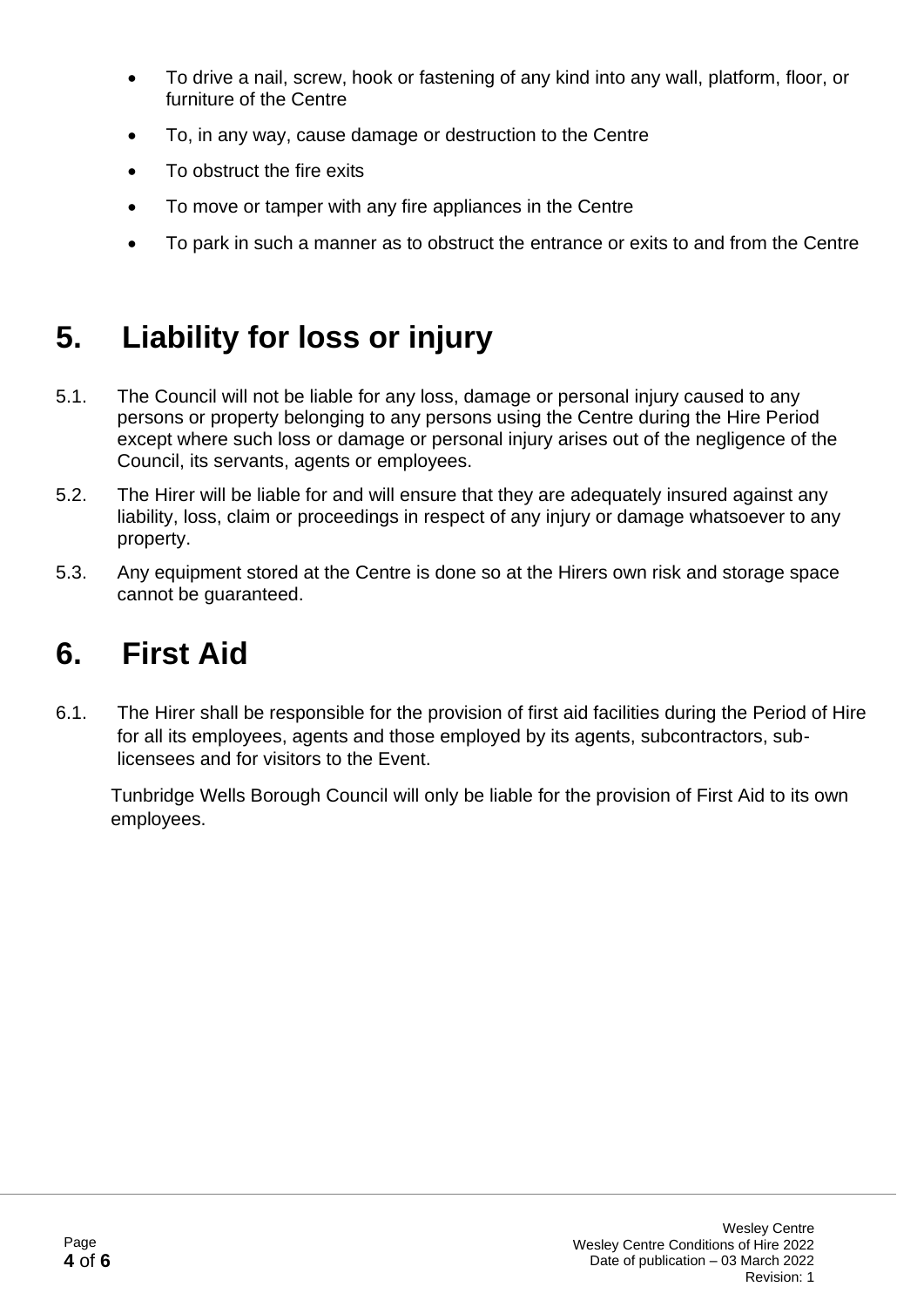# **Wesley Centre Fire Safety Emergency Plan**

As the responsible person for the event/function, etc. you have legal duties with regards to the safety of those persons assisting or attending the event.

#### **Before the event or function, you should be aware of:**

What fire protection systems are present

- how a fire will be detected
- how people will be warned if there is a fire
- what staff should do if they discover a fire
- how the evacuation of the premises should be carried out including managing and adhering to social distance guidelines
- where people should assemble after they have left the premises and procedures for checking whether the premises have been evacuated
- identification of key escape routes and exits
- checking that all escape routes are clear of obstructions and combustibles.
- arrangements for fighting fire
- how the fire and rescue service and any other necessary services will be called
- procedures for meeting the fire and rescue service on their arrival
- what instruction assistants at the event need
- limitation on numbers of people
- exit doors which are required to be in the open position are secure; and

#### **Before the event or function, you should decide:**

- the arrangements for fighting fire
- the arrangements for means of escape for disabled persons
- the duties and identity of staff who have specific responsibilities if there is a fire
- the arrangements for the safe evacuation of people identified as being especially at risk, such as those with disabilities, children, members of the public and visitors
- how you will proceed if life safety systems are out of order, e.g. fire-detection and alarm systems,
- who will be responsible for calling the fire and rescue service and any other necessary services?
- who will meet the fire and rescue service on their arrival and notifying them of any special risks?
- your plans to deal with people once they have left the premises, especially children.

#### **At the start of the event or function you should notify all those present about:**

- that smoking is not permitted in the building
- the emergency warning signal
- who is supervising and how to identify them?
- Ensure you are aware and inform your group/attendees of the fire exits
- taking only valuables immediately to hand but not to go to collect other belongings
- the location of the assembly point in the Market Square
- what will happen after that (eg. re-entry to the building).